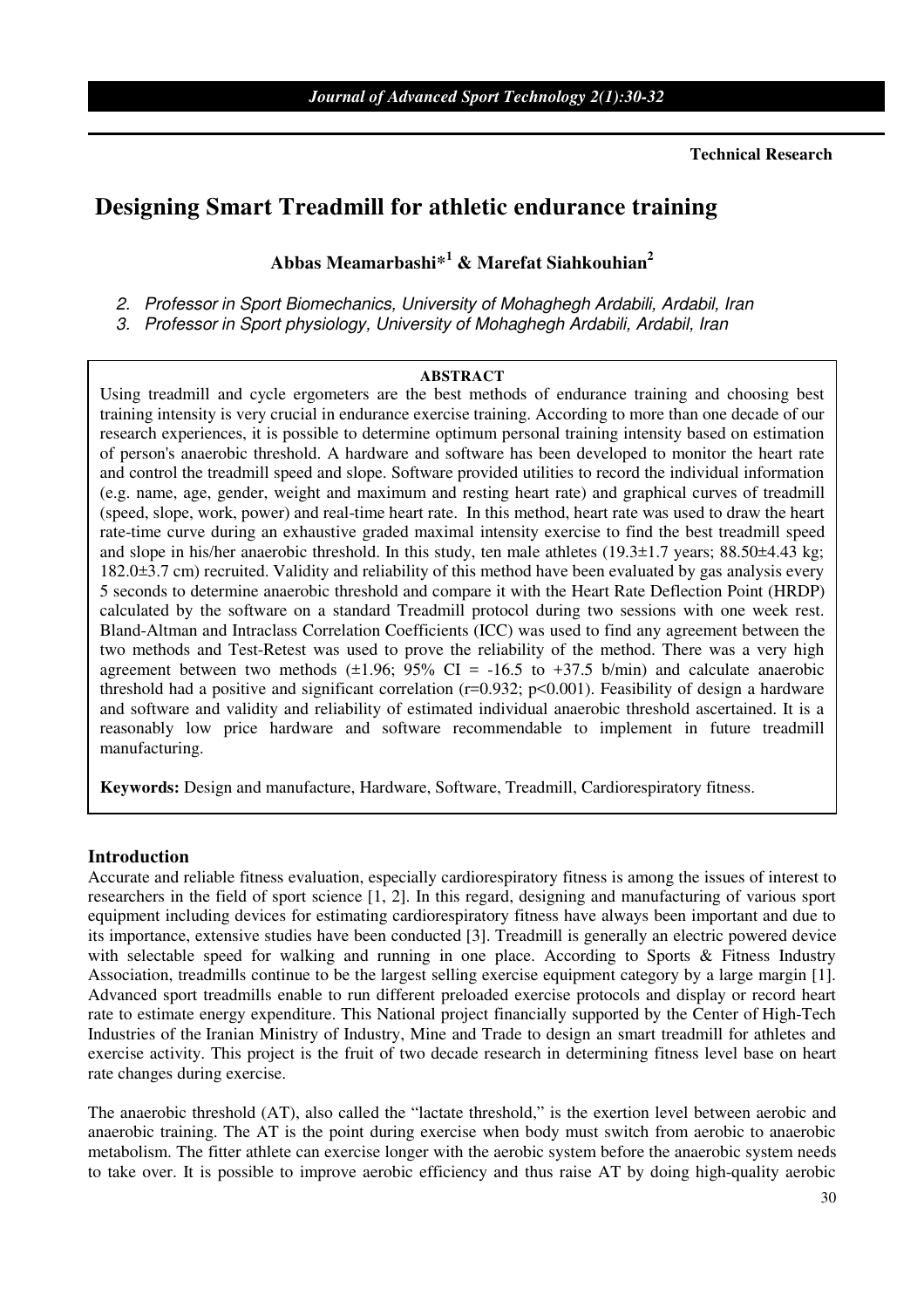work at a level just below the current AT. Therefore, many athletes and coaches have devised complicated training plans to increase this value.

The AT varies from person to person, and, within a given individual, sport to sport. Untrained individuals have a low AT (approximately 55 % of VO2 max), and elite endurance athletes, a high AT (approx. 80 -90% of VO2 max). AT is considered to be somewhere between 85% and 90% of maximum heart rate (HRmax). The most accurate method of determining AT is carrying out under laboratory conditions. This generally costs money and usually means regular blood samples are taken to measure the amount of lactate in the blood during the workout. Several different protocols are used to measure it, and each produces results that are slightly different from those yielded by the other methods. There is also evidence that the lactate threshold is sensitive to conditions such as fatigue and, therefore, changes a bit from day to day. It is advisable to estimate AT every eight to six weeks.

### **Heart Rate Deflection Point and Anaerobic Threshold**

The heart rate deflection point (HRDP) is a deviation point at the linear relationship between heart rate and work load is evinced during progressive incremental exercise testing. In 1982, Conconi and colleagues suggested that this phenomenon could be used as a noninvasive method to assess the anaerobic threshold [4]. Although the HRDP may be assessed in field or laboratory settings, the degree of HR deflection is highly dependent upon the type of protocol used.

#### **Results**

We developed  $S.D<sub>max</sub>$  method and reported to be an accurate and reliable alternative to the traditional, cumbersome, expensive, and time-consuming lactate method. Our results showed that when whole the HR data points in the HR-Time curve was used it would lead to an underestimation of the determined HRDP, which is in contrast with the recommendation of Hofmann *et al.*. They recommended that the slope of the regression line will be affected if it includes the whole HR data points previous to the linear segment in the HR-time curve, which may possibly lead to overestimation of the HRDP.

The outcomes of this project was a simple and reliable method in estimation of anaerobic threshold and develop a training method by using a treadmill and design a software to implement the assessment technique of anaerobic threshold as well as software facilities for daily training. Using treadmill and cycle ergometers are the best method for control training but choosing best training intensity is crucial. According to one decade of our research experiences, it is possible to determine optimum personal training intensity based on person's anaerobic threshold. In this method, hear rate is used to draw heart rate-time curve during a graded maximal intensity exercise to find the best treadmill speed and slope in his/her anaerobic threshold and follow specific treadmill training every day. The software and hardware is implemented in an embedded system and it is ready to implement in suitable treadmills.



**Figure1.** Validity and reliability testing.